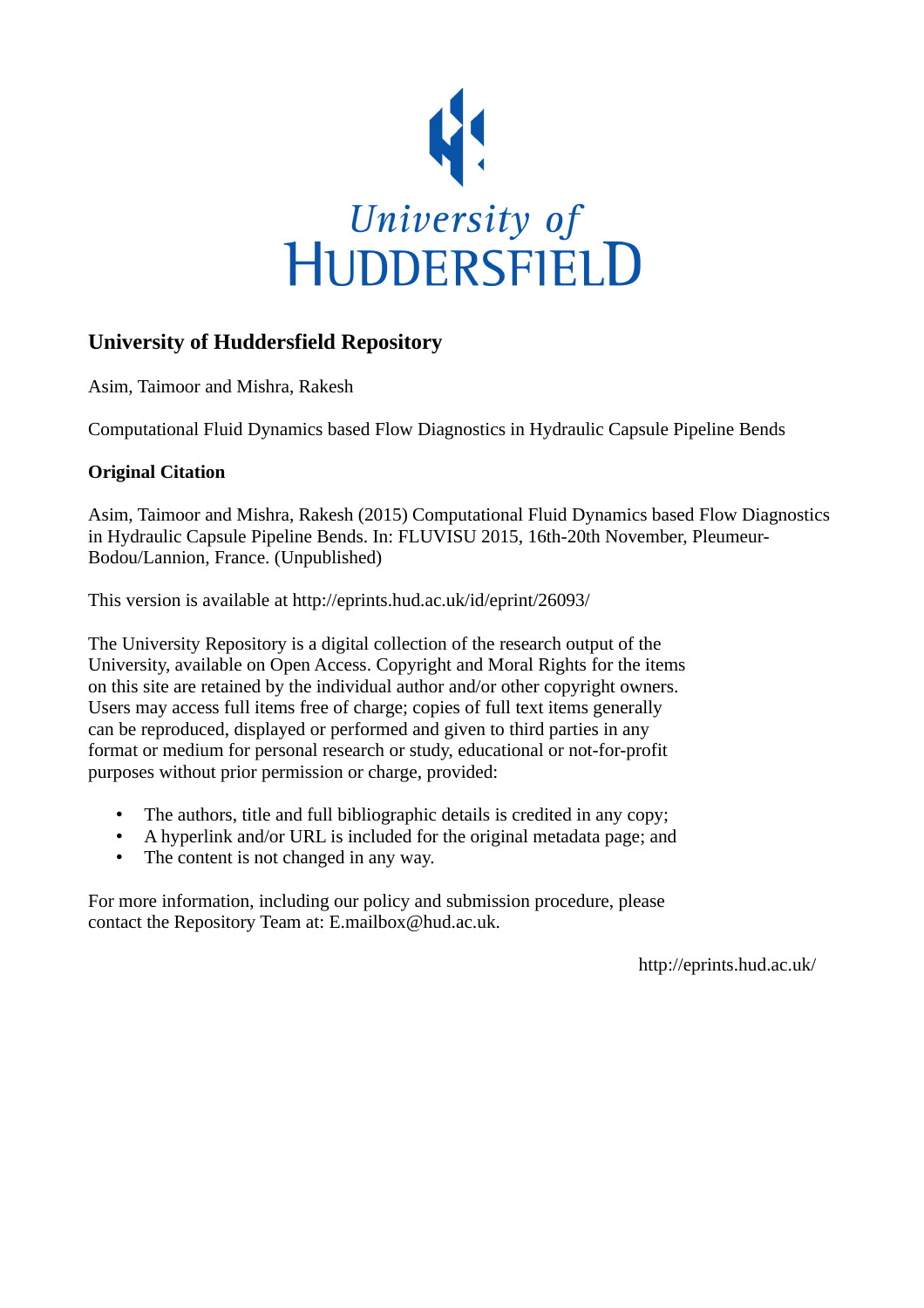## **Computational Fluid Dynamics based Flow Diagnostics in Hydraulic Capsule Pipeline Bends**

*Taimoor Asim (1) and Rakesh Mishra (1)*

*(1) School of Computing & Engineering University of Huddersfield, Huddersfield, UK (HD1 3DH) t.asim@hud.ac.uk r.mishra@hud.ac.uk* 

#### **1. Abstract**

Hydraulic Capsule Pipelines (HCPs) are the third generation of pipelines that are based on the transport of hollow spherical, or cylindrical, capsules by the force exerted on them from the carrier fluid, which is water. These hollow capsules can be filled with a variety of cargo goods, such as minerals, jewellery etc. The hydrodynamics of this transport phenomena is quite complex, and researchers around the globe have been trying to analyse the hydrodynamics of such systems. However, most of these studies are based on experimental investigations, which can provide reasonably accurate results for the pressure drop etc. across the pipeline. However, the flow structure within HCPs cannot be easily mapped using experimental facilities. Furthermore, in case of pipe bends, the difficulty level increases exponentially due to a constant curvature in the geometry of the pipeline, and hence mounting the flow measuring instruments can be very challenging. The present study makes use of the advanced Computational Fluid Dynamics (CFD) based solvers, with powerful computing services, in order to analyse the flow structure within HCP bends. It is expected that this information can provide valuable information to the HCP designers, not only to calculate pressure drop across HCP bends, but in order to select the correct size etc. bends for the pipeline.

## **2. Introduction**

Bends are an integral part of any pipeline network. The bends contribute towards the minor losses in the pipelines. For practical designing of any pipeline, it is mandatory to accommodate the effects (commonly in terms of pressure drop or head loss) of the pipe bends for a realistic pipeline design. In order to achieve this for HCP bends, one must first understand the hydrodynamic behaviour of capsules in these. As the bends come in different sizes etc., a wide variety of investigations are required in order to fully understand the flow structure, and its dependency on the geometrical features of the bends.

Published literature regarding the flow of capsules in pipe bends is severely limited. Vlasak et al. [1] conducted experimental studies on the flow of heavy-density cylindrical capsules in both horizontal and vertical bends of various radii of curvature. The results presented for the velocity ratio and pressure gradient indicated that the pressure drop in vertical bends is significantly higher as compared to horizontal pipe bends. Furthermore, it has been reported that the radius of curvature of the bend has an insignificant effect on the velocity ratio of the capsules. Furthermore, Pavel et al. [2] conducted experimental studies on the flow of heavy-density cylindrical capsules in vertical bends of R/r=2 and Lc/D=5, where R is the radius of curvature of the bend, r is inner radius of the bend/pipeline, Lc is the length of the capsule/s and D=2r. The results indicate that as the average flow velocity increases within a pipe bend, the holdup also increases.

As can be seen that the published literature regarding the flow of capsules in HCP bends is based predominantly on experimental studies, determining the capsule/s velocity or pressure drop, the hydrodynamics of the capsule flow in HCP bends has not been investigated. The present study aims at numerically conducting a wide range of investigations, based on different geometrical parameters of the bends, on the static gauge pressure and flow velocity variations within horizontal HCP bends,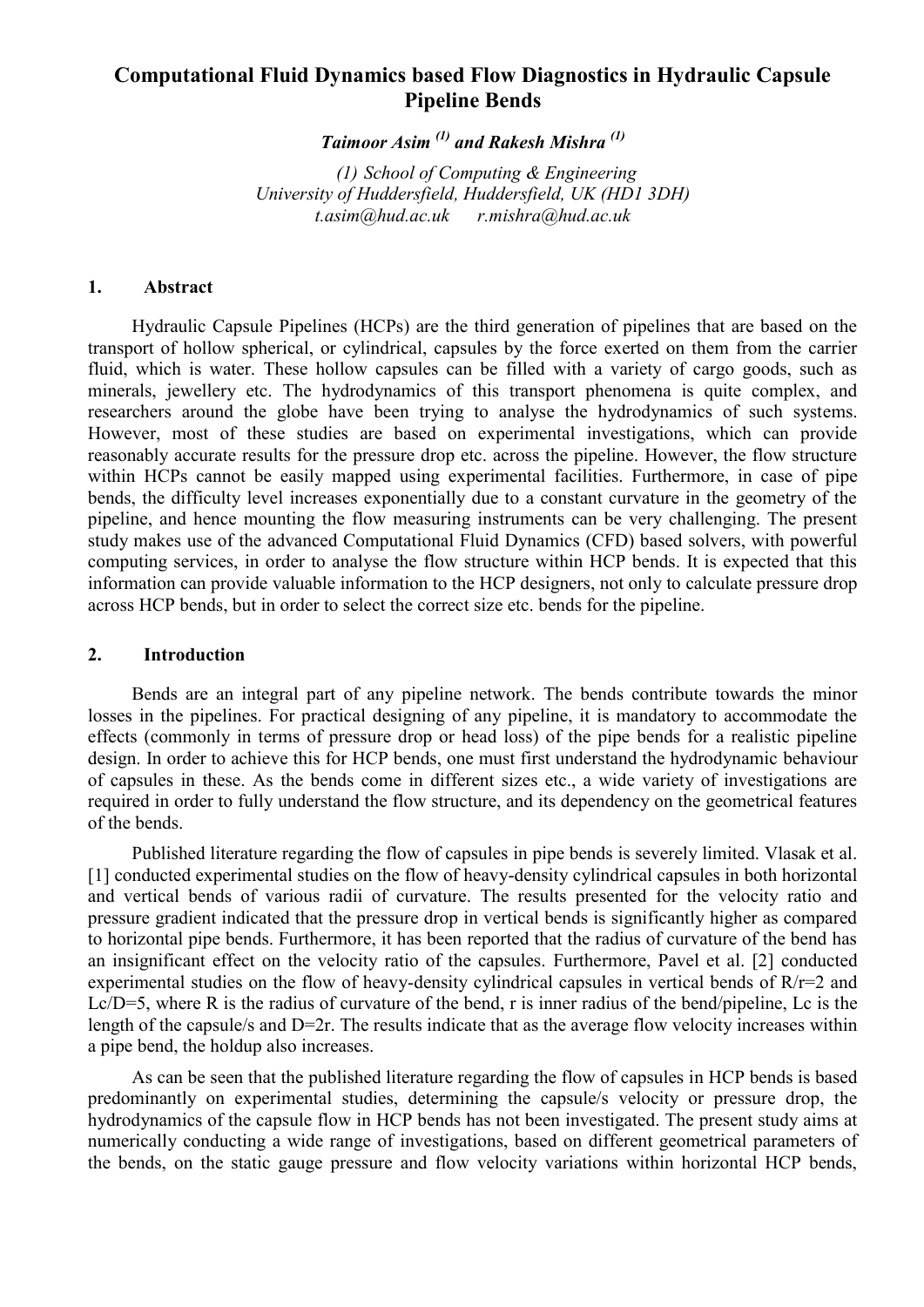transporting spherical capsules. It has been previously shown by researchers that CFD, along with experimental data, can be very useful in conducting flow diagnostics [3-12]

#### **3. Numerical Modelling of HCP Bends**

The geometry of the pipeline has been created in three separate steps. The first section is named as Inlet pipe, the second as Test section and the third as Outlet pipe. According to Munson et al. [13], it takes about 50D length of the pipe for the flow to become fully developed. As the pipe diameter considered in the present study is 0.1m (4''), therefore, the Inlet pipe of 5m length has been used for numerical investigations. Furthermore, an Outlet pipe of 1m length has been considered in the present study. Two different pipe bends of  $\theta = 90^\circ$  configurations, having R/r equal to 4 and 8, have been used for the flow diagnostics of HCP bends, as shown in figure 1.



*Figure 1 Geometry of HCP bends (a) R/r=4 (b) R/r=8*

The concept of hybrid meshing has been incorporated for the meshing of the flow domain. Two different meshes with 1 million and 2 million mesh elements were created for mesh independence testing. The results obtained depict that the difference in the pressure drop is less than 1% between the two meshes under consideration. Hence, mesh with a size of 1 million elements has been chosen for numerical investigations here, which is capable of accurately predicting the flow features within HCP bends.

The flow of capsules in an HCP bend is quite complicated to model as the trajectory of the capsules keeps on changing while passing through the bend. A novel modelling technique, called Discrete Phase Modelling (DPM), has been used in the present study to accommodate these effects. DPM is used for tracking the trajectory of particles in the flow domain. A particle having the same diameter and density as that of the capsule is injected at the inlet boundary of the pipeline. The history of the particle's trajectory and velocity in space has been monitored and recorded.

Three dimensional time averaged Navier Stokes equations, alongwith the continuity equation, have been iteratively solved for the steady turbulent flow of water and capsule/s in HCP bends. As the investigations carried out in the present study focuses on the turbulent flow in HCP bends, due to the formation of a wake region downstream of the capsule because of flow separation, SST k-ω model has been chosen for the modelling of turbulence. The primary reason behind choosing SST k-ω model is its superiority in accurately modelling the wake regions and extreme pressure gradients, which are expected to occur between the capsule/s and the pipe wall.

#### **4. Results and Discussions**

Before moving on to the flow of capsules in pipe bends, the flow structure of a single phase in within bends needs to be understood and validated. The static gauge pressure distributions within a pipe bend of R/r=4 at Vav=1m/sec is shown in figure 2. It is observed in figure 2(a) that the pressure on the outer wall of the bend is higher as compared to the inner wall due to the centrifugal force acting on water as it passes through the bend. Munson et al. [13] has provided with the loss coefficient values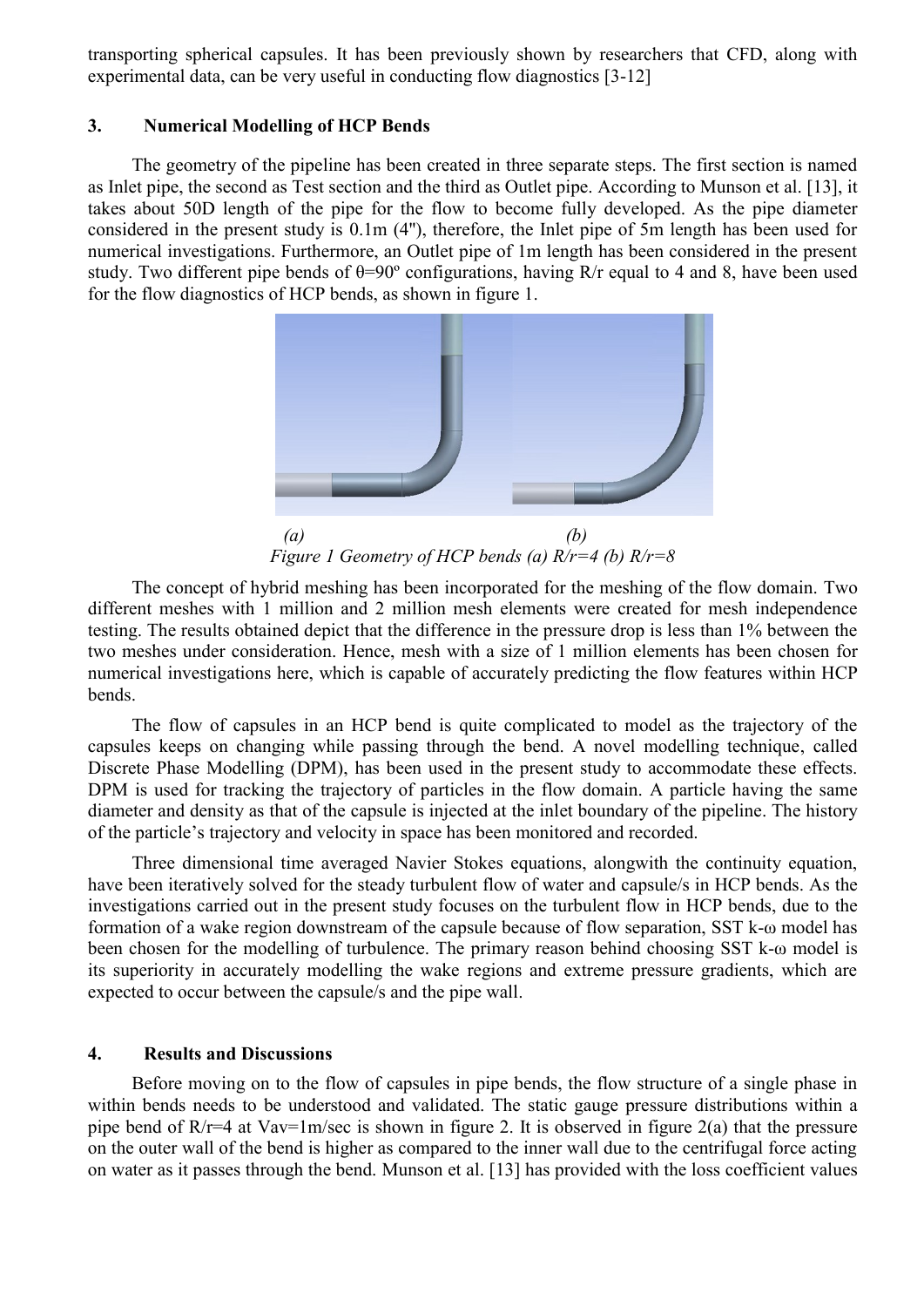for various pipe fittings, including bends. For a hydrodynamically smooth pipe bend, the loss coefficient for R/r=4 is 0.26. This corresponds to a pressure drop of 130Pa across the bend. The pressure drop predicted by CFD is 132Pa. It can be thus concluded that CFD predict the pressure drop in a single phase flow within horizontal pipe bends with reasonable accuracy.

As compared to figure 2(a), it can be seen in figure 2(b) that the static gauge pressure on the outer wall has increased by 12 times, and on the inner wall by 9 times, when the average flow velocity of water increases by 4 times. The total pressure drop is 1644Pa, which is 11 times higher than for Vav=1m/sec, indicating that an increase in the average flow velocity increases the pressure drop in a horizontal bend. Moreover, as compared to figure 2(a), in figure 2(c) the static gauge pressure on the outer wall has decreased by 11%, and has increased by 20% on the inner wall of the bend, when a bend of R/4=8 is considered. The total pressure drop is 117Pa which is 11% lower than for R/r=4. Hence, an increase in the radius of curvature of the bend decreases the pressure drop due to reduced secondary flows. An important point to note in figure 2 is that the changes in the geometrical or flow parameters do not change the flow structure within bends.

Figure 3 depicts the static gauge pressure distributions in horizontal HCP bends. Figure 3(a) corresponds to R/r=4 carrying a single spherical capsule of k=0.5 and having density equal to water, being transported at Vav=1m/sec. It can be seen that the pressure is higher at the upstream locations of the capsule, whereas it is considerably lower in the annulus region due to the area reduction for the flow. The pressure recovers to some extent downstream the capsule. The total pressure drop in this case is 169Pa, which is 28% higher as compared to the flow of water only in the same bend at the same average flow velocity. Hence, the presence of a capsule in a pipe bend increases the pressure drop across the bend.



*Figure 2 Variations in static gauge pressure in horizontal pipe bends for the flow of water (a) R/r=4 at Vav=1m/sec (b) R/r=4 at Vav=4m/sec (c) R/r=8 at Vav=1m/sec*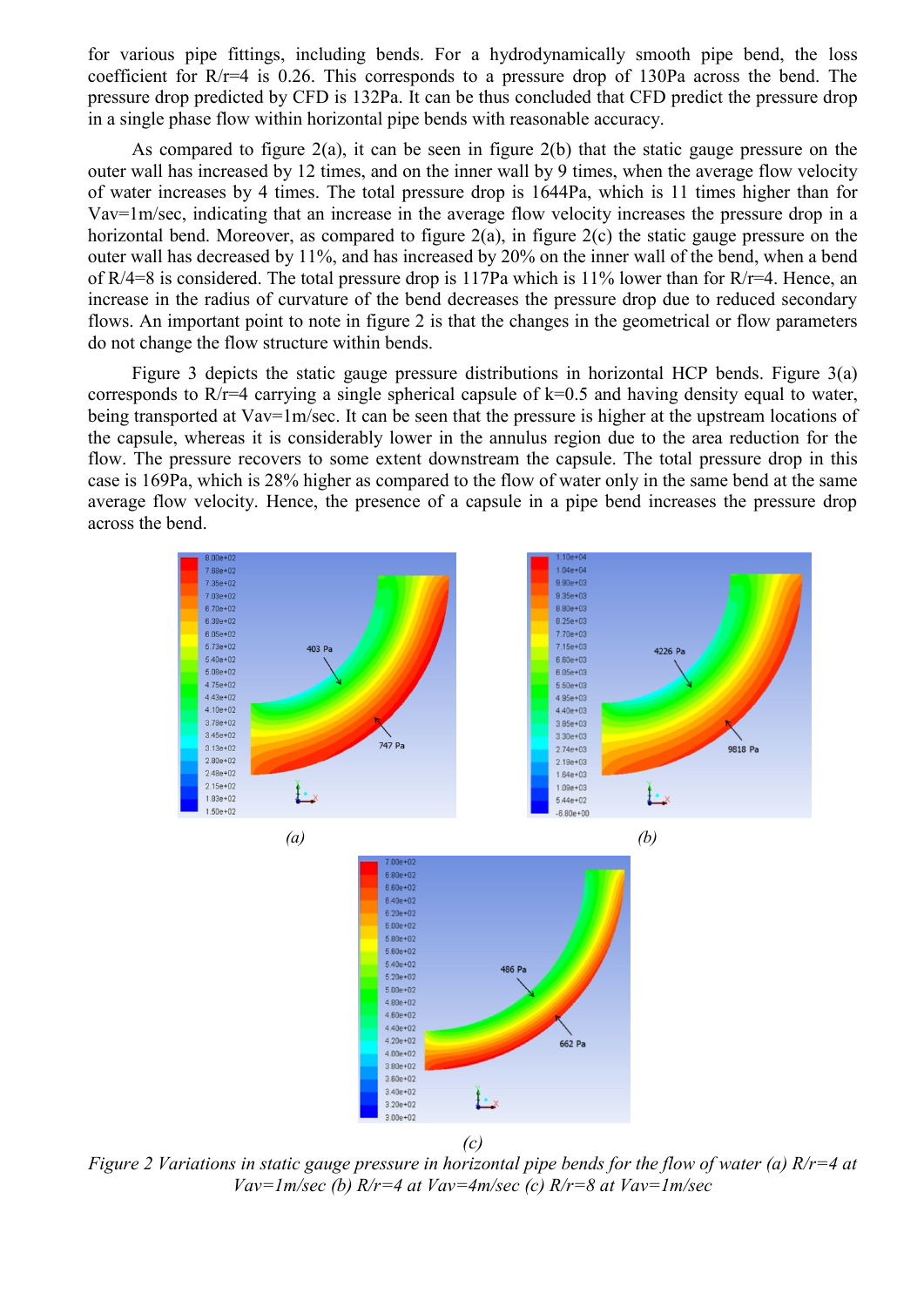Figure 3(b) depicts the static gauge pressure distribution for the case considered in figure  $3(a)$ , except that Vav=4m/sec in this case. The results depict that the trends are similar to the one observed in case of Vav=1m/sec. The static gauge pressure upstream the capsule has increased 12 times, while the pressure has decreased 27 times in the annulus region. The total pressure drop in this case is 2010Pa, which is 10 times higher as compared to the flow of an equi-density spherical capsule of  $k=0.5$  at Vav=1m/sec in a horizontal pipe bend of R/r=4. Hence, increase in the average flow velocity within an HCP bend increases the pressure drop.

Figure 3(c) depicts the static gauge pressure distribution for the case considered in figure 3(a), except that k=0.7 in the present case. The results depict that the trends are similar to the one observed in case of  $k=0.5$ . The static gauge pressure upstream the capsule has increased by  $6\%$ , while it has decreased by 14 times in the annulus region. The total pressure drop in this case is 244Pa, which is 44% higher as compared to the flow of an equi-density spherical capsule of  $k=0.5$  at Vav=1m/sec in a horizontal pipe bend of R/r=4. Hence, increase in the capsule diameter within an HCP bend increases the pressure drop.



Figure 3(d) depicts the static gauge pressure distribution for the case considered in figure 3(c), except that the number of capsules (N) in the bend has doubled. Furthermore, the spacing between the capsules (Sc) has been maintained to be equal to 1d. The total pressure drop in this case is 378Pa, which is 55% higher as compared to the flow of a single equi-density spherical capsule of k=0.7 at Vav=1m/sec in a horizontal pipe bend of R/r=4. Hence, increase in the concentration of the capsules within an HCP bend increases the pressure drop.

Figure 3(e) depicts the static gauge pressure distribution for the case considered in figure 3(d), except that Sc=3d in the present case. The total pressure drop in this case is 375Pa which is about the same as compared to the case where Sc is equal to 1d. Hence, increase in the spacing between the capsules negligibly changes the pressure drop within an HCP bend.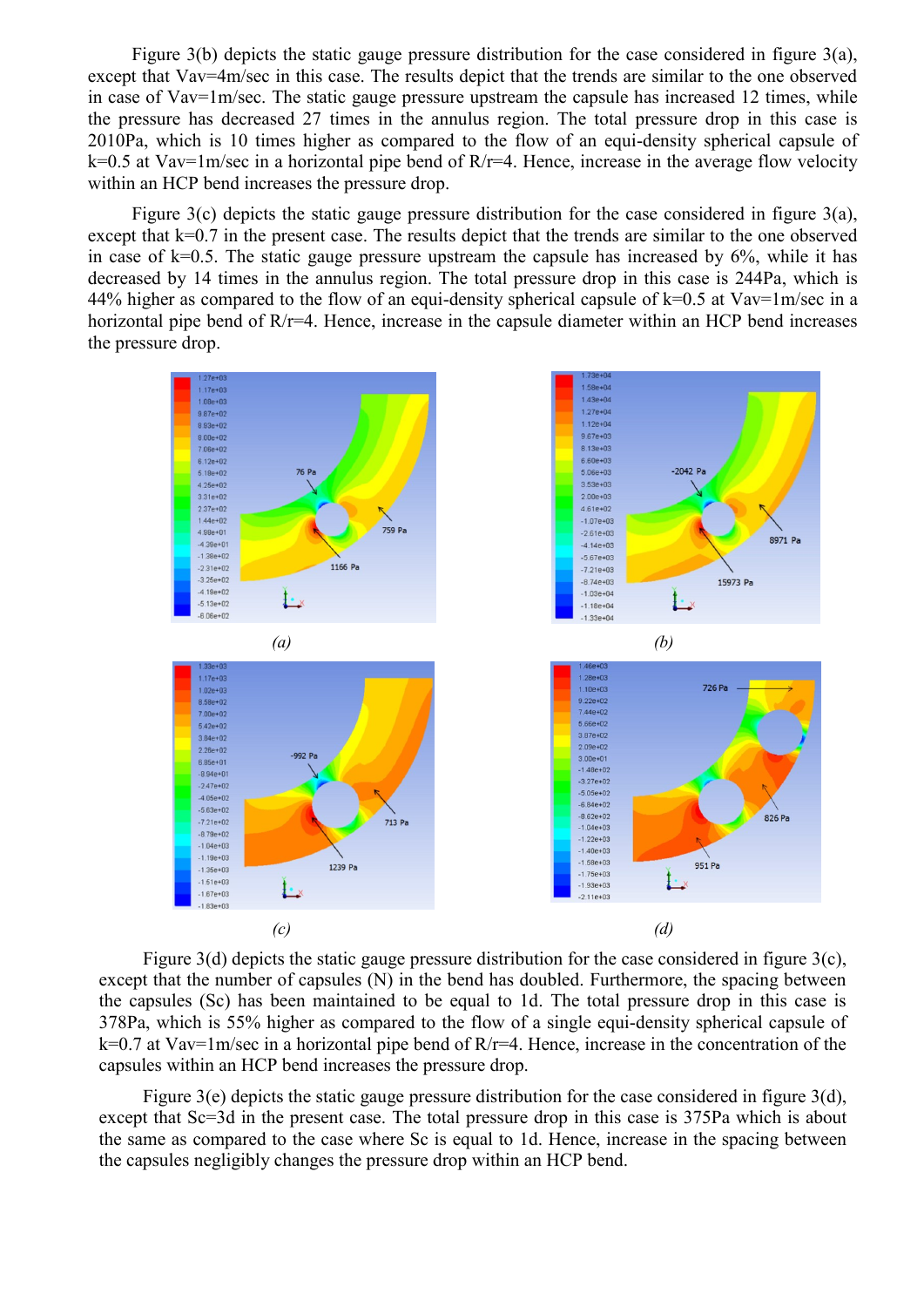

*Figure 3 Variations in static gauge pressure in horizontal HCP bends (a) R/r=4, k=0.5, N=1 and Vav=1m/sec (b) R/r=4, k=0.5, N=1 and Vav=4m/sec (c) R/r=4, k=0.7, N=1 and Vav=1m/sec (d)*  $R/r=4$ ,  $k=0.5$ ,  $N=2$ ,  $Sc=1d$  and  $Vav=Im/sec$  (e)  $R/r=4$ ,  $k=0.5$ ,  $N=2$ ,  $Sc=5d$  and  $Vav=Im/sec$  (f)  $R/r=8$ ,  $k=0.5$ ,  $N=2$ ,  $Sc=5d$  and  $Vav=Im/sec$  (g)  $R/r=4$ ,  $k=0.5$ ,  $N=1$  (heavy-density) and  $Vav=Im/sec$ 

Figure 3(f) depicts the static gauge pressure distribution for the case considered in figure 3(e) except that R/r=8 in the present case. The total pressure drop in this case is 345Pa, which is 8% lower as compared to R/r=4. Hence, increase in the radius of curvature of the bend decreases the pressure drop due to reduced secondary flows within the bend

Figure  $3(g)$  is of particular importance as it considers the flow of heavy-density spherical capsules in an HCP bend. The case considered in this figure is the same as in figure 3(a), except that the capsule is made of aluminium, having a specific gravity of 2.7. The first major difference is the trajectory of the capsule. It can be seen that the heavy-density capsule propagates along the outer wall of the bend, under the action of centrifugal force being acting on it. Furthermore, the flow structure downstream the capsule is considerably different to the flow of an equi-density capsule. The complex static pressure distribution downstream the capsule indicates the formation of secondary flows, which are expected to increase the losses in the bend, resulting in increased pressure drop across the bend. The total pressure drop in this case is 246Pa, which is 45% higher as compared to the flow of equidensity spherical capsule of the same diameter and at same average flow velocity. Hence, it can be concluded that heaver capsule in an HCP bend offer more resistance to the flow, increasing the pressure drop across the bends.